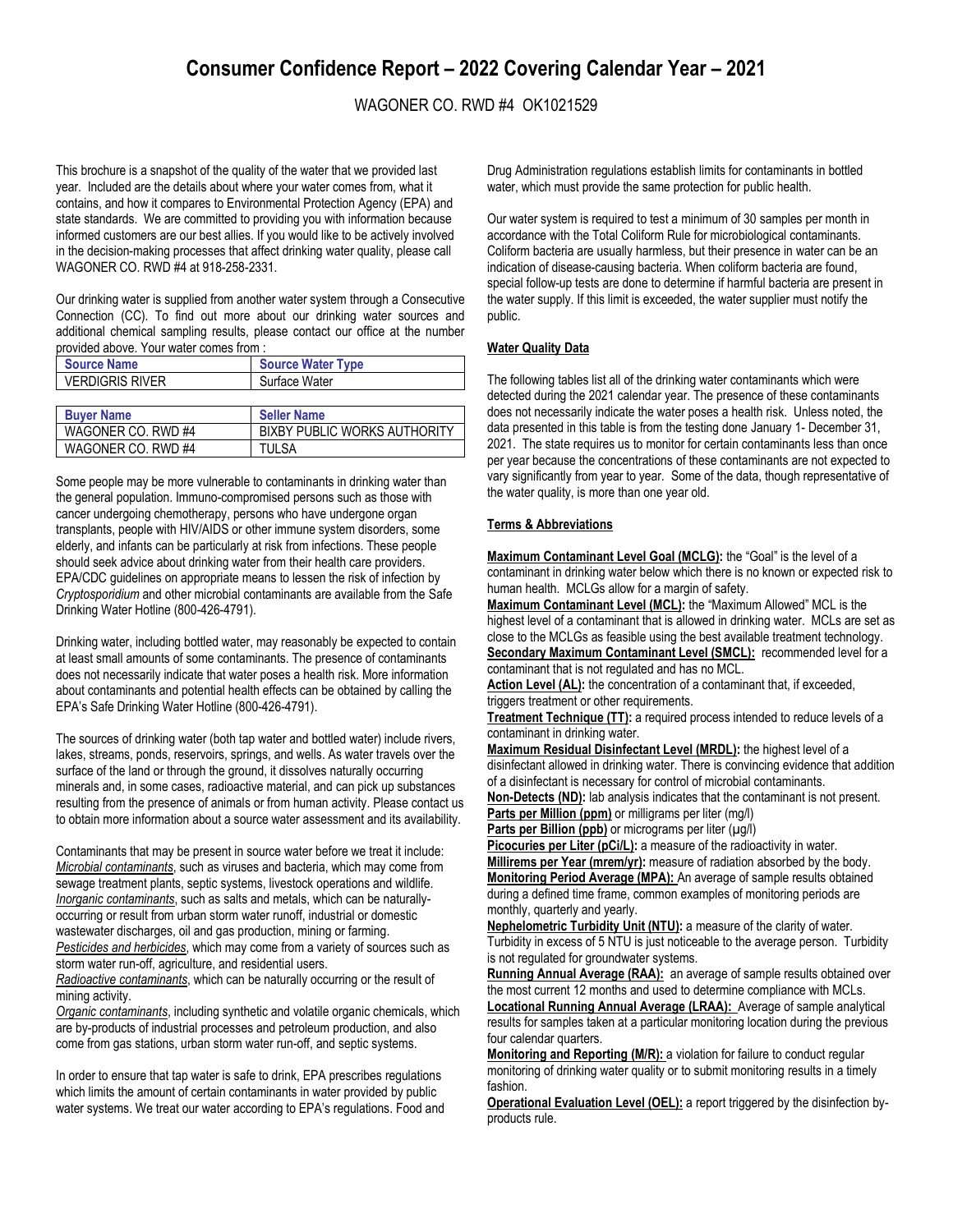## **Testing Results for: WAGONER CO. RWD #4**

#### **Please Note: Because of sampling schedules, results may be older than 1 year**

| Microbiological                | Result                                                           | <b>MCL</b>                                | <b>MCLG</b> | Tvpical Source                          |
|--------------------------------|------------------------------------------------------------------|-------------------------------------------|-------------|-----------------------------------------|
| IFORM (TCR)<br>$\sim$<br>JULIF | In the month of June.<br><br>) returned as positive<br>sample(s) | l riaaei<br>I echnique<br>⊺reatment<br>ັບ |             | Naturally present in the<br>environment |

| <b>Regulated Contaminants</b> | Collection<br><b>Date</b> | <b>Highest</b><br>Value | Range<br>(low/high) | Unit | <b>MCL</b> | <b>MCLG</b> | <b>Tvpical Source</b>                                                                           |
|-------------------------------|---------------------------|-------------------------|---------------------|------|------------|-------------|-------------------------------------------------------------------------------------------------|
| NITRATE-NITRITE               | 2/8/2021                  | 0.37                    | $0.36 - 0.37$       | ppm  | 10         | 10          | Runoff from fertilizer use: Leaching from septic<br>tanks, sewage; Erosion of natural deposits. |

| <b>Disinfection Byproducts</b> | Monitorina<br>Period | <b>Highest</b><br><b>RAA</b> | Range<br>(low/high) | Unit | <b>MCL</b> | <b>MCLG</b> | <b>Typical Source</b>                     |
|--------------------------------|----------------------|------------------------------|---------------------|------|------------|-------------|-------------------------------------------|
| TOTAL HALOACETIC ACIDS (HAA5)  | 2021                 | 36                           | $16 - 59.6$         | ppt  | 60         |             | By-product of drinking water disinfection |
| <b>TTHM</b>                    | 2021                 | 86                           | $39.5 - 106$        | ppb  | 80         |             | By-product of drinking water disinfection |

| <b>Lead and Copper</b> | Monitorina<br>Period | 90 <sup>th</sup><br><b>Percentile</b> | Range<br>(low/high) | Unit | <b>AL</b> | <b>Sites</b><br>Over AL | Tvpical Source                                                                                                |
|------------------------|----------------------|---------------------------------------|---------------------|------|-----------|-------------------------|---------------------------------------------------------------------------------------------------------------|
| COPPER. FREE           | 2019 - 2021          | 3.582                                 | $0.014 - 0.729$     | ppm  | ں. ا      |                         | Corrosion of household plumbing systems;<br>Erosion of natural deposits; Leaching from wood<br>preservatives. |

If present, elevated levels of lead can cause serious health problems, especially for pregnant women and young children. Lead in drinking water is primarily from materials and components associated with service lines and home plumbing. Your water system is responsible for providing high quality drinking water, but cannot control the variety of materials used in plumbing components. When your water has been sitting for several hours, you can minimize the potential for lead exposure by flushing your tap for 30 seconds to 2 minutes before using water for drinking or cooking. If you are concerned about lead in your water, you may wish to have your water tested. Information on lead in drinking water, testing methods, and steps you can take to minimize exposure is available from the Safe Drinking Water Hotline or a[t http://www.epa.gov/safewater/lead.](http://www.epa.gov/safewater/lead)

| <b>Chlorine/Chloramines</b><br><br>ı Level<br><b>Maximum Disinfection</b> | <b>MPA</b> | <b>MPA</b><br>. Units | <b>RAA</b> | Units<br><b>RAA</b> |
|---------------------------------------------------------------------------|------------|-----------------------|------------|---------------------|
| 12/31/2021<br>01.10001<br>1010<br>12/0<br>7ZUZ.                           |            | MG/L                  |            | MG/L                |

| <b>Total Organic Carbon</b><br><b>Lowest Month for Removal</b> | <b>Number of Samples</b> | <b>Actual Removal Ratio</b> | <b>Required Removal Ratio</b> | <b>Lowest Monthly Removal Ratio</b> |
|----------------------------------------------------------------|--------------------------|-----------------------------|-------------------------------|-------------------------------------|
| $-2/28/2021$<br>2/1/2021                                       |                          |                             | .0 RATIC                      | .29                                 |

During the 2021 calendar year, we had the below noted violation(s) of drinking water regulations.

| <b>Compliance Period</b> | Analyte         | Comments                                  |
|--------------------------|-----------------|-------------------------------------------|
| 12/30/2020 - 4/16/2021   | TTHM            | FAILURE SUBMIT OEL REPORT FOR TTHM        |
| 12/30/2021               | TTHM            | FAILURE SUBMIT OEL REPORT FOR TTHM        |
| 10/1/2021 - 12/31/2021   | THM             | MCL.<br>. LRAA                            |
| 9/1/2021 - 9/30/2021     | <b>CHLORINE</b> | <b>RES DISINFECT CONCENTRATION (SWTR)</b> |

Additional Required Health Effects Language:

Some people who drink water containing trihalomethanes in excess of the MCL over many years may experience problems with their liver, kidneys, or central nervous systems, and may have an increased risk of getting cancer.